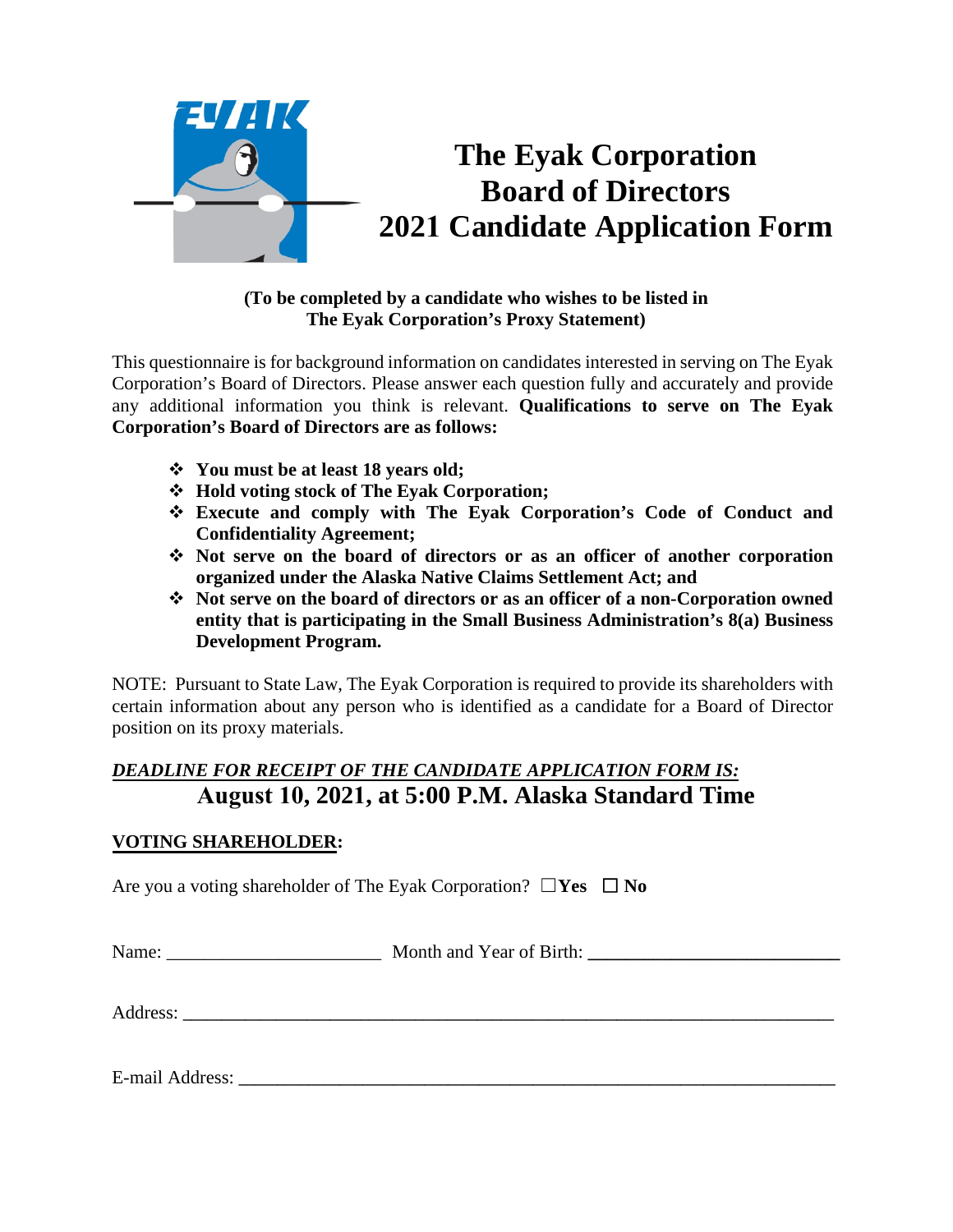The Eyak Corporation 2021 Board of Directors Candidate Application Form Page 2 of 6

Phone: Work \_\_\_\_\_\_\_\_\_\_\_\_\_\_\_\_ Home \_\_\_\_\_\_\_\_\_\_\_\_\_\_\_\_ Cell **\_\_\_\_\_\_\_\_\_\_\_\_\_\_\_\_\_\_\_\_\_\_\_**

**\*In accordance with State of Alaska requirements, the definition of "family" (for the purposes of Questions 7, 8, and 9) is as follows: parents, spouse, brothers, sisters, and children by blood or adoption. If additional space is needed, please attach a separate sheet of paper.**

**1. POSITIONS WITH THE EYAK CORPORATION OR AFFILIATES:** Please describe all positions and offices you currently hold or previously have held with The Eyak Corporation, including subsidiaries, affiliates, or committees, and the dates you held those offices and positions.

| <b>Position Title</b> | <b>Dates Held</b> |                                  |
|-----------------------|-------------------|----------------------------------|
|                       |                   | From: $\qquad \qquad \text{To:}$ |
|                       |                   |                                  |
|                       |                   |                                  |
|                       |                   |                                  |
|                       |                   |                                  |

**2. PREVIOUS BOARD AND OFFICER EXPERIENCE:** Please describe your past service as a director or officer of any entity during the past five years, whether business or non-profit. Include the name of the entity, the office you held, the responsibilities you exercised, and the dates you held those positions.

#### **Full Legal Business Name/Position Title Dates Held**

| From: | To: |
|-------|-----|
| From: |     |
|       |     |
| From: | To: |

**3. OCCUPATION:** Please list your current occupation or employment and employer, all positions, occupations, and employers you have had during the past five years, and the dates you held each position. List any occupations prior to that time you believe would be of interest. Please explain each position and the nature of the work you performed.

#### **Full Legal Business Name/Position Title Dates Held**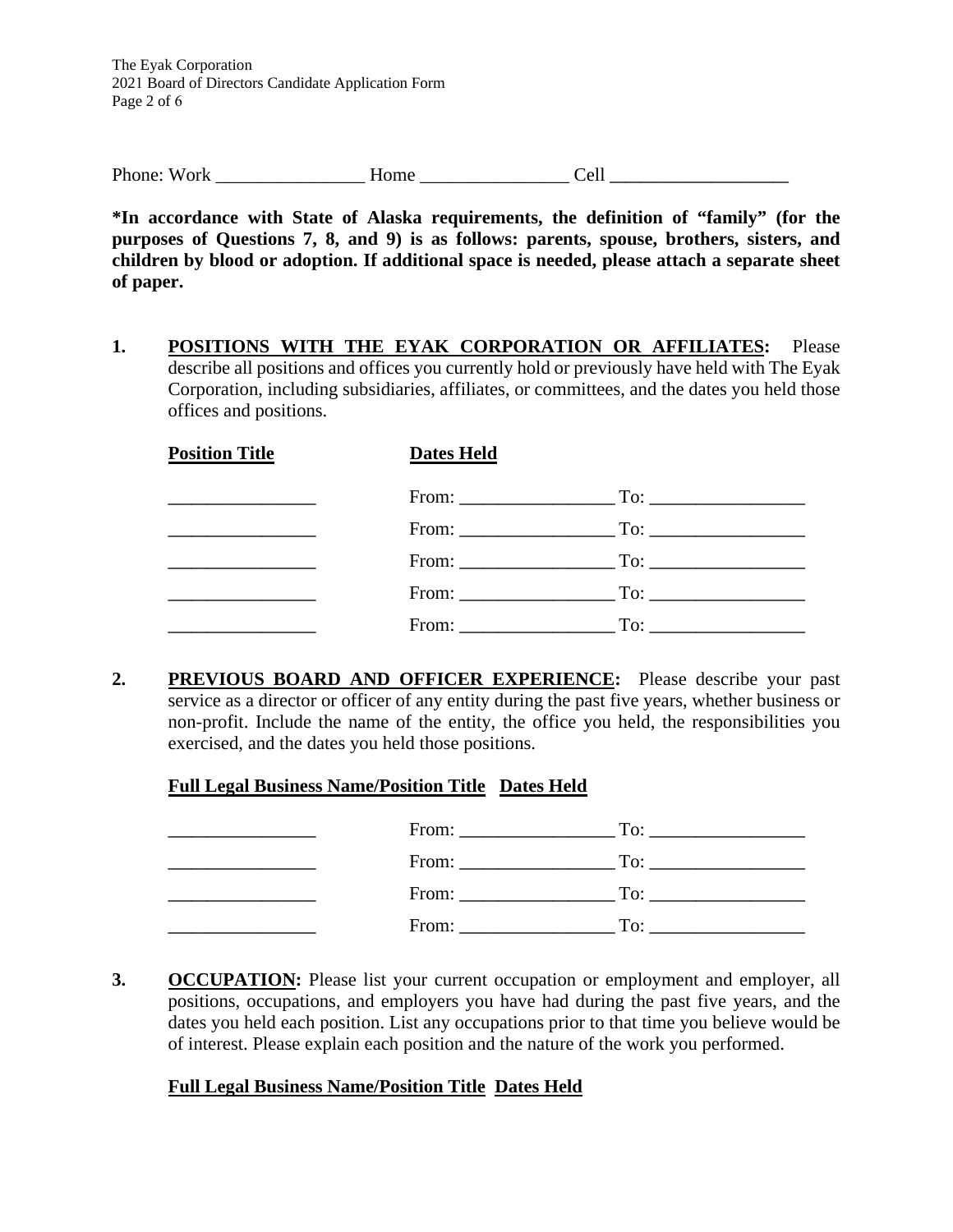| $From: \_\_\_\_\_\_\_$ | To:<br>the control of the control of the control of |
|------------------------|-----------------------------------------------------|
|                        | To:                                                 |
| From: To:              |                                                     |
| From:                  | To:                                                 |

**4. EDUCATION:** Please state your educational background, including training or schools you attended, dates of attendance, and any certificates or degrees you received.

\_\_\_\_\_\_\_\_\_\_\_\_\_\_\_\_\_\_\_\_\_\_\_\_\_\_\_\_\_\_\_\_\_\_\_\_\_\_\_\_\_\_\_\_\_\_\_\_\_\_\_\_\_\_\_\_\_\_\_\_\_\_\_\_\_\_\_\_\_\_\_\_ \_\_\_\_\_\_\_\_\_\_\_\_\_\_\_\_\_\_\_\_\_\_\_\_\_\_\_\_\_\_\_\_\_\_\_\_\_\_\_\_\_\_\_\_\_\_\_\_\_\_\_\_\_\_\_\_\_\_\_\_\_\_\_\_\_\_\_\_\_\_\_\_

**\_\_\_\_\_\_\_\_\_\_\_\_\_\_\_\_\_\_\_\_\_\_\_\_\_\_\_\_\_\_\_\_\_\_\_\_\_\_\_\_\_\_\_\_\_\_\_\_\_\_\_\_\_\_\_\_\_\_\_\_\_\_\_\_\_\_\_\_\_\_\_\_ \_\_\_\_\_\_\_\_\_\_\_\_\_\_\_\_\_\_\_\_\_\_\_\_\_\_\_\_\_\_\_\_\_\_\_\_\_\_\_\_\_\_\_\_\_\_\_\_\_\_\_\_\_\_\_\_\_\_\_\_\_\_\_\_\_\_\_\_\_\_\_\_**

**5. COMMUNITY ACTIVITIES:** Please list any elected or appointed positions which you presently hold, any you have held in the last five years, and the dates you held each. Please also list any other activities you feel would be of interest.

### **6. OTHER ANCSA SHARES, SERVICE ON ANOTHER ANCSA CORPORATION, OR INVOLVEMENT WITH NON-CORPORATION OWNED ENTITIES THAT ARE PARTICIPATING IN THE SBA'S 8(A) PROGRAM:**

a. Please state the number and type of shares of stock you own in any other ANCSA village, urban, or regional corporations.

\_\_\_\_\_\_\_\_\_\_\_\_\_\_\_\_\_\_\_\_\_\_\_\_\_\_\_\_\_\_\_\_\_\_\_\_\_\_\_\_\_\_\_\_\_\_\_\_\_\_\_\_\_\_\_\_\_\_\_\_\_\_\_\_\_\_

- b. Do you serve as an officer or director of another corporation organized under ANCSA?  $\Box$ Yes\*  $\Box$  No
- c. Do you serve as an officer or director of a non-Corporation owned entity that is participating in the SBA's 8(a) program?  $\Box$ Yes\*  $\Box$  No

## **7. LEGAL PROCEEDINGS: Within the past ten (10) years:**

- a. Have you or any member of your family been a party to any legal proceedings in which you and/or your family member's interests were adverse to those of The Eyak Corporation or any of its subsidiaries?  $\Box$ Yes\*  $\Box$ No
- b. Have you been a director or officer of any company or entity which was a party to any legal proceeding in which its interests were adverse to the interests of The Eyak Corporation or any of its subsidiaries?  $\Box$ Yes\*  $\Box$ No
- c. Has any member of your family been a director or officer of any company or entity which was a party to any legal proceeding in which its interests were adverse to the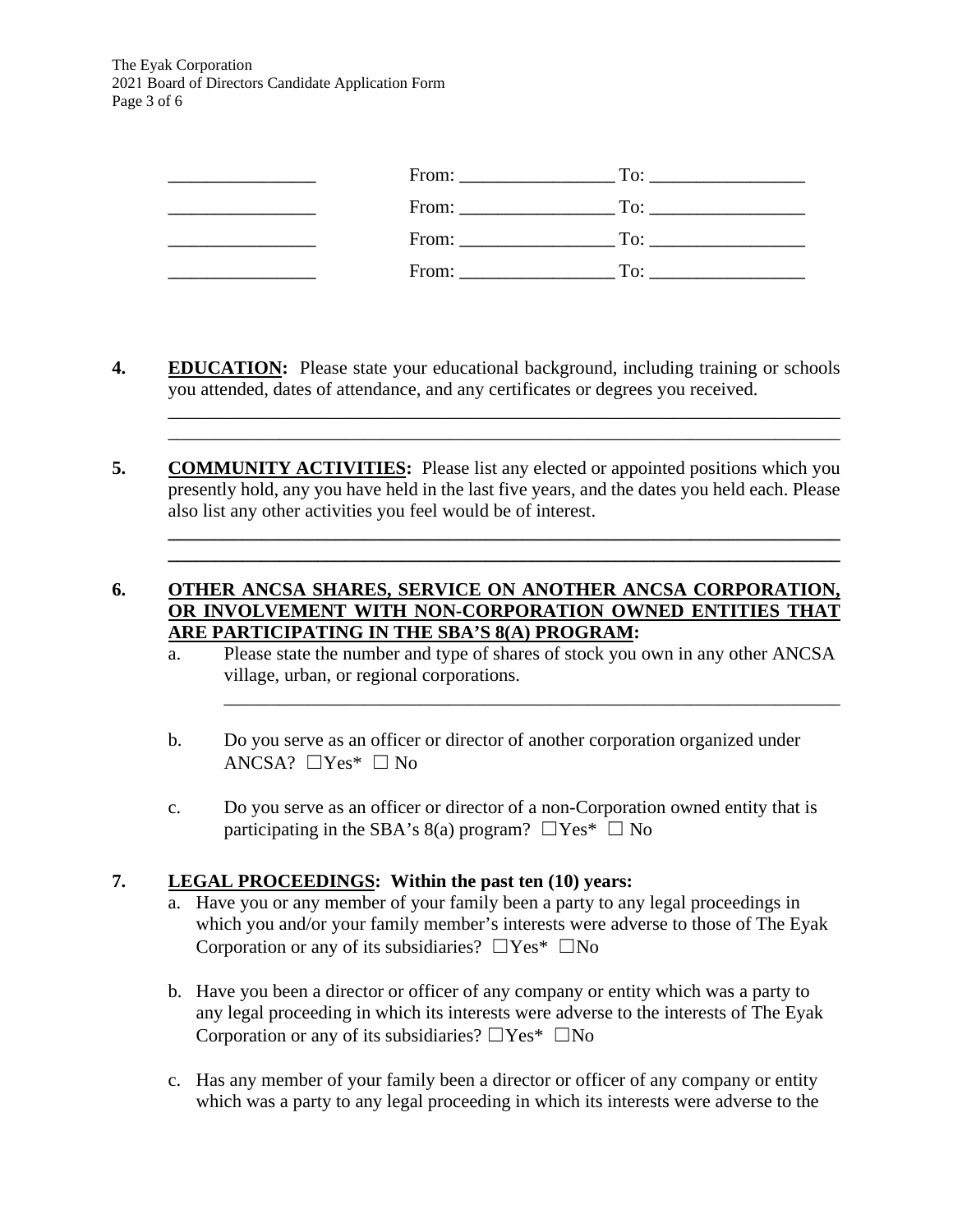interests of The Eyak Corporation or any of its subsidiaries?  $\Box$  Yes\*  $\Box$  No

*\*If you answered "Yes" to 6.b, 6.c, 7.a., 7.b., and/or 7.c. above, please provide details on a separate sheet and attach it to this questionnaire.*

- **8. FINANCIAL TRANSACTIONS**: Please describe any financial transactions between The Eyak Corporation (or its affiliates and subsidiaries) and any entity that either employs you or any member of your family or in which you or any family member own an interest or serve as an officer or director. Please name the person or entity that has an interest in each such financial transaction; the nature, amount, and date of the transaction; and the person who is an employee, is a director, or has an interest in the entity. Please include any financial transactions that occurred during the past three years, the current year, and any transactions presently proposed.
- **9. FAMILY RELATIONSHIPS:** Please list any family relationships you have with any current director, candidate, or executive officer of The Eyak Corporation, its subsidiaries, or any other Alaska Native Corporation.

\_\_\_\_\_\_\_\_\_\_\_\_\_\_\_\_\_\_\_\_\_\_\_\_\_\_\_\_\_\_\_\_\_\_\_\_\_\_\_\_\_\_\_\_\_\_\_\_\_\_\_\_\_\_\_\_\_\_\_\_\_\_\_\_\_\_\_\_\_\_\_\_ \_\_\_\_\_\_\_\_\_\_\_\_\_\_\_\_\_\_\_\_\_\_\_\_\_\_\_\_\_\_\_\_\_\_\_\_\_\_\_\_\_\_\_\_\_\_\_\_\_\_\_\_\_\_\_\_\_\_\_\_\_\_\_\_\_\_\_\_\_\_\_\_

\_\_\_\_\_\_\_\_\_\_\_\_\_\_\_\_\_\_\_\_\_\_\_\_\_\_\_\_\_\_\_\_\_\_\_\_\_\_\_\_\_\_\_\_\_\_\_\_\_\_\_\_\_\_\_\_\_\_\_\_\_\_\_\_\_\_\_\_\_\_\_\_

- **10. OTHER EVENTS:** The following events have been determined by the State of Alaska to be material to an evaluation of a candidate's ability and integrity and are required to be disclosed in The Eyak Corporation's proxy materials if they occurred **during the last ten years.** Please explain any "Yes" answers on a separate sheet and include the dates the events occurred and all relevant circumstances surrounding them.
	- a. Have you been convicted or entered a plea of no contest in any criminal proceeding (other than traffic violations or other minor offenses not involving alcohol or drugs)? ☐Yes ☐No
	- b. If you have been convicted of a crime or entered a plea of no contest in a criminal proceeding, was the final decree or judgment reversed or vacated?  $\Box$ Yes  $\Box$ No  $\Box$ Does Not Apply
	- c. Have you filed a voluntary petition or had an involuntary petition filed against you under any bankruptcy or insolvency laws? ☐Yes ☐No
	- d. Has a receiver been appointed to take control of your assets or those of any business you own or control?

 $\Box$ Yes  $\Box$ No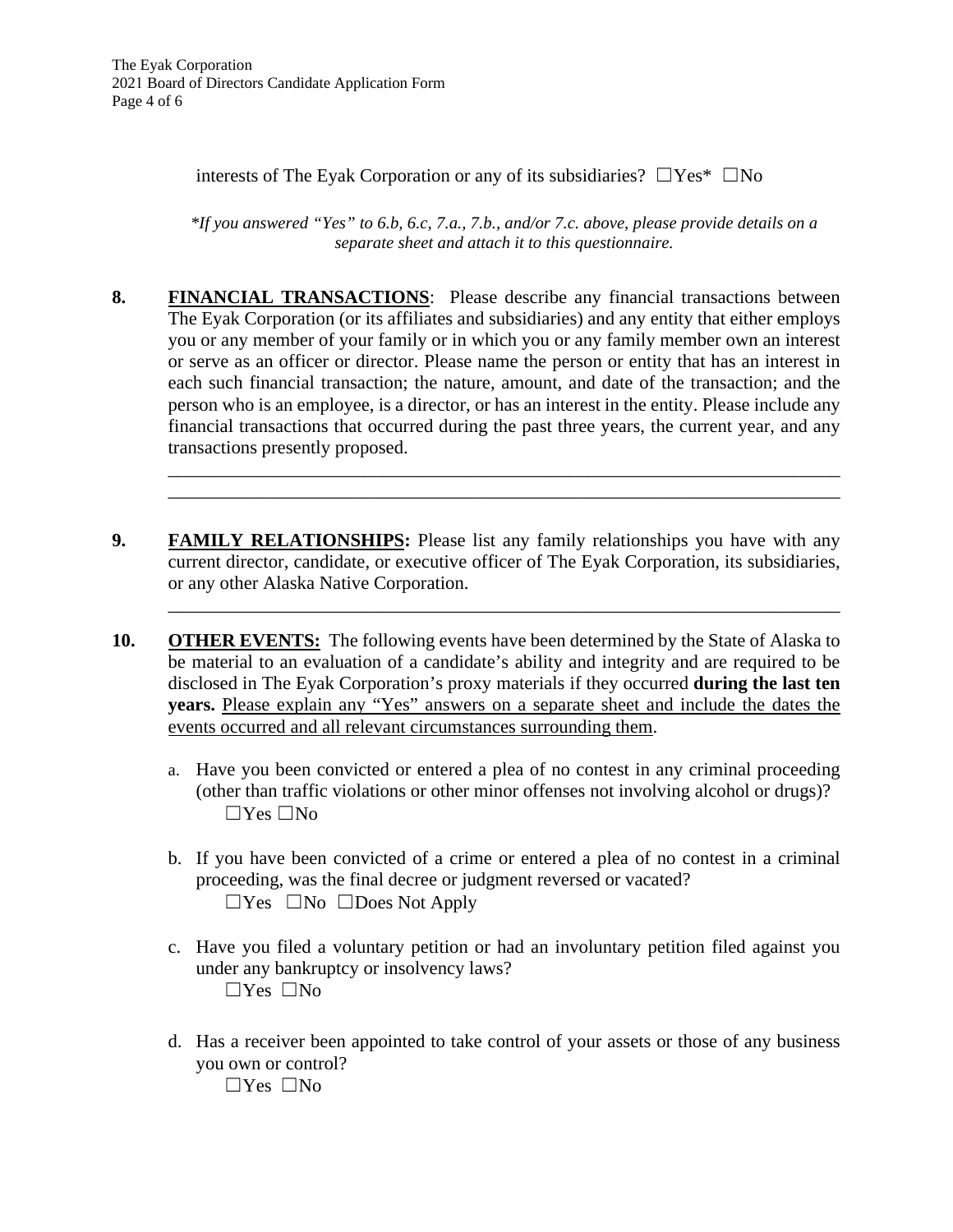- e. Has any final judgment, order or decree, (not subsequently reversed or vacated) been entered against you in any proceeding, which found that you engaged in unethical or illegal business practices or violated any securities laws or regulations? ☐Yes ☐No
- f. Are you currently a party in any pending criminal proceeding other than a traffic violation or other minor offense? ☐Yes ☐No
- **11. ARRANGEMENT AS TO ELECTION:** Are there any arrangements or understandings between you and any other person or persons (except the directors and officers of The Eyak Corporation acting solely in that capacity), including any promised future employment or a future financial transaction, regarding your nomination or election as a director? If the answer is "yes," please identify the other person or persons and describe briefly the arrangement or understanding.

\_\_\_\_\_\_\_\_\_\_\_\_\_\_\_\_\_\_\_\_\_\_\_\_\_\_\_\_\_\_\_\_\_\_\_\_\_\_\_\_\_\_\_\_\_\_\_\_\_\_\_\_\_\_\_\_\_\_\_\_\_\_\_\_\_\_\_\_\_\_\_\_

\_\_\_\_\_\_\_\_\_\_\_\_\_\_\_\_\_\_\_\_\_\_\_\_\_\_\_\_\_\_\_\_\_\_\_\_\_\_\_\_\_\_\_\_\_\_\_\_\_\_\_\_\_\_\_\_\_\_\_\_\_\_\_\_\_\_\_\_\_\_\_\_

\_\_\_\_\_\_\_\_\_\_\_\_\_\_\_\_\_\_\_\_\_\_\_\_\_\_\_\_\_\_\_\_\_\_\_\_\_\_\_\_\_\_\_\_\_\_\_\_\_\_\_\_\_\_\_\_\_\_\_\_\_\_\_\_\_\_\_\_\_\_\_

\_\_\_\_\_\_\_\_\_\_\_\_\_\_\_\_\_\_\_\_\_\_\_\_\_\_\_\_\_\_\_\_\_\_\_\_\_\_\_\_\_\_\_\_\_\_\_\_\_\_\_\_\_\_\_\_\_\_\_\_\_\_\_\_\_\_\_\_\_\_\_\_

\_\_\_\_\_\_\_\_\_\_\_\_\_\_\_\_\_\_\_\_\_\_\_\_\_\_\_\_\_\_\_\_\_\_\_\_\_\_\_\_\_\_\_\_\_\_\_\_\_\_\_\_\_\_\_\_\_\_\_\_\_\_\_\_\_\_\_\_\_\_\_\_

- **12.** Please estimate the amount you plan to spend on your campaign:  $\sim$
- **13.** Please list any person who has contributed or has agreed to contribute \$500 or more for your campaign:
- **14.** Please list the methods (such as telephone calls, in person visits, or advertisements) you intend to use during your campaign:
- **15. CANDIDATE'S PERSONAL STATEMENT**: Please state briefly why you would like to serve or continue to serve as a director of The Eyak Corporation. Please include some of the key qualifications and characteristics that you would bring to The Eyak Corporation's Board of Directors. To the extent the statement is in compliance with Alaska law and the corporation's election rules, it will be included in The Eyak Corporation Proxy Statement. **Please limit your statement to no more than 250 words**.

**16.** If elected to the Board, are you willing to serve?  $\Box$  Yes  $\Box$  No

**17.** Have you executed the Acknowledgement Form Enclosed with this Application Form that you will promptly execute The Eyak Corporation's Code of Conduct and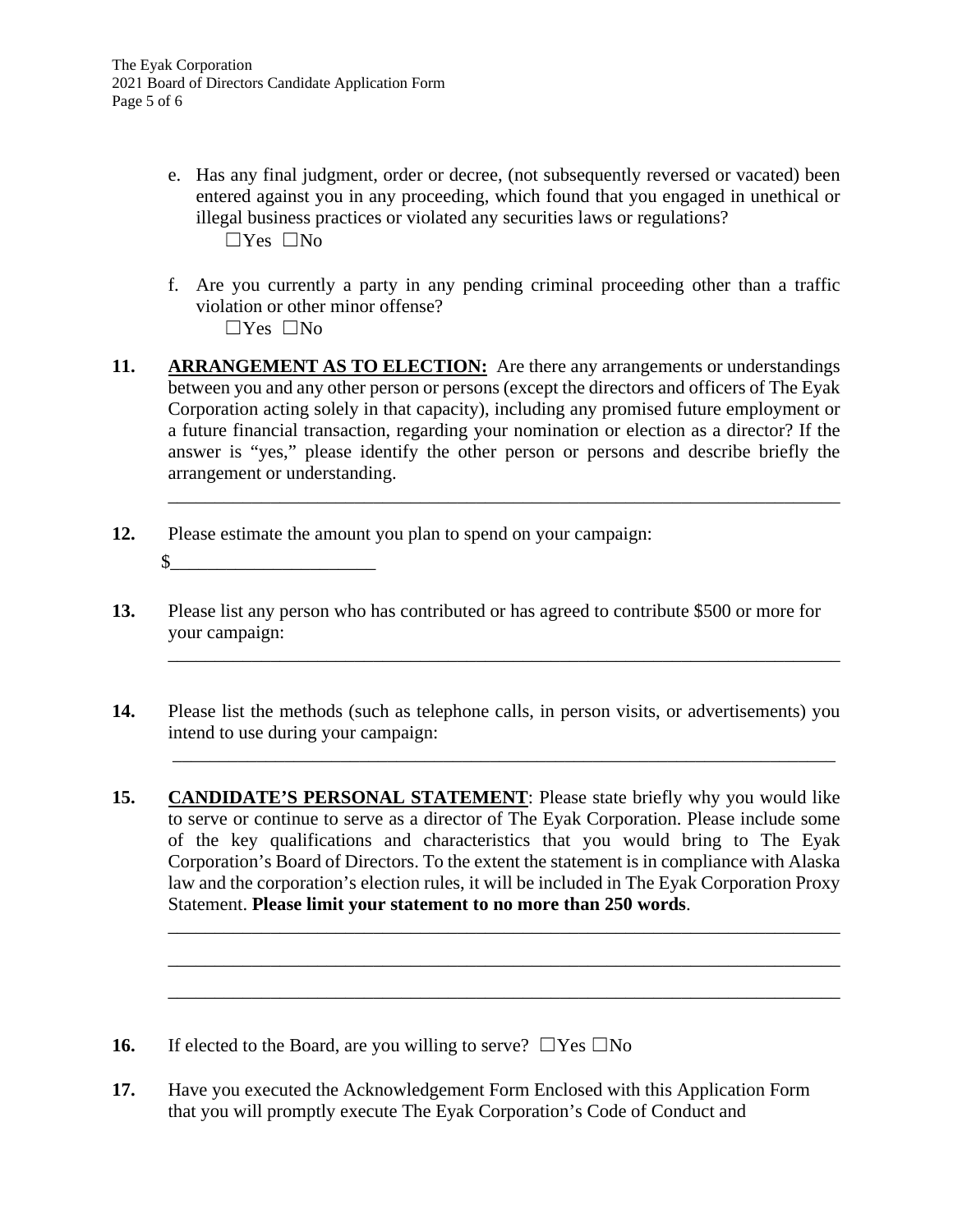#### Confidentiality Agreement?  $□$ Yes  $□$ No

I have enclosed all the required material for submission of this application, including the signed Acknowledgement Form that I will promptly execute The Eyak Corporation's Code of Conduct and Confidentiality Agreement. I understand that the information set forth above will be relied upon by The Eyak Corporation in the preparation of its election materials for the upcoming Annual Meeting of Shareholders. In that connection, I hereby affirm to The Eyak Corporation that the information set forth above is complete and accurate, and does not contain any material misrepresentation (as such term is defined in Chapter 08, Article 3 of the Alaska Administrative Code). I acknowledge I have a continuing obligation to update the information provided above by notifying The Eyak Corporation in writing if at any time my response to any question changes.

**Signature of Candidate Date** 

Please include with your application a current high-resolution photograph of yourself to be included in the Corporation's proxy materials.

\_\_\_\_\_\_\_\_\_\_\_\_\_\_\_\_\_\_\_\_\_\_\_\_\_\_\_\_\_\_\_\_\_\_\_\_\_\_ \_\_\_\_\_\_\_\_\_\_\_\_\_\_\_\_\_\_\_\_\_\_\_

**Mail or hand-deliver to:** 

The Eyak Corporation 615 E. 82nd Ave., Suite 300 Anchorage, AK 99518

OR

**Hand-deliver to**: The Eyak Corporation 622 First Street, Suite 105 Cordova, AK 99574

OR **Fax to:** 907-334-6973

OR **Email to:** [shareholder@eyakcorp.com](mailto:shareholder@eyakcorp.com)

**The deadline for receipt of the Candidate Application Form is August 10, 2021, at 5:00 p.m. Alaska Standard Time**